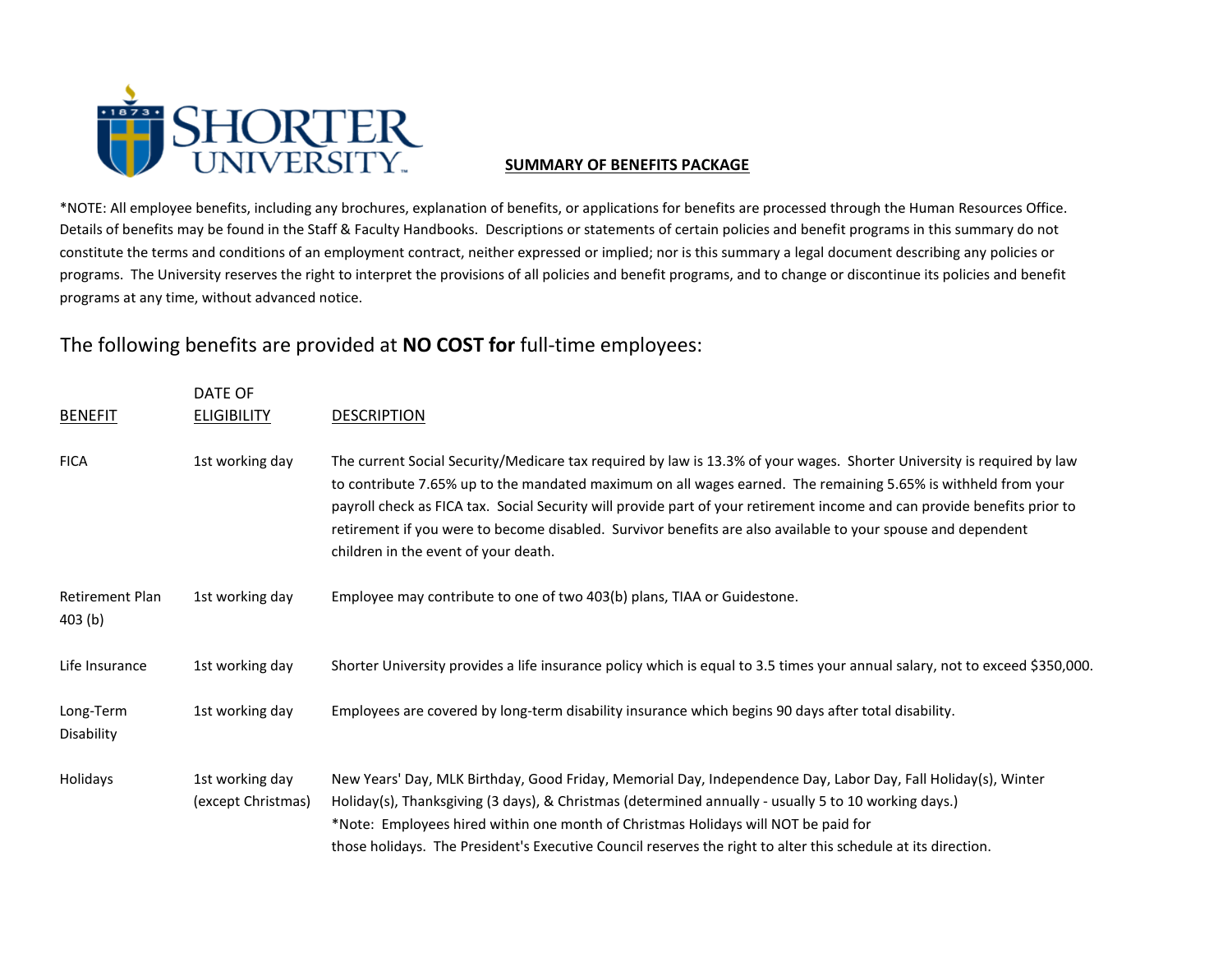| Vacation Leave       | 12 month Staff<br>employees only | Accrues at 6.67 hrs. per each full month worked prior to May 31, amount to be taken during first full fiscal year.<br>Beginning second full fiscal year, 80 hrs. each year through the fifth year. Eight hours is added after the 6th year and<br>each year through the 10th year for a maximum of 3 weeks (or 120 hrs.) vacation after 10 yrs. All vacation must be taken<br>within the fiscal year. (All amounts are based on full-time employment.)                                               |
|----------------------|----------------------------------|------------------------------------------------------------------------------------------------------------------------------------------------------------------------------------------------------------------------------------------------------------------------------------------------------------------------------------------------------------------------------------------------------------------------------------------------------------------------------------------------------|
| Sick Leave           | Staff employees<br>only          | Employees are eligible for sick leave at the end of the first full month of employment. Sick leave accrues at 8 <sup>*</sup> hrs. per<br>full month worked and can be carried over until a maximum of 720* hrs. is accrued. Of the sick leave accrued, 32 hrs. in<br>each fiscal year may be taken as personal leave. Personal leave does not carry over from year to year.<br>* This amount is reduced for regular, part-time staff. Part-time staff employees are not eligible for personal leave. |
| Tuition<br>Remission | 1st working day                  | Employee, spouse, and dependent children eligible for undergraduate degree. Conditional graduate remission available<br>for employees. (See handbook for details.)                                                                                                                                                                                                                                                                                                                                   |
| Direct Deposit       | 1st pay period                   | Your payroll funds may be directly deposited into any qualified bank or credit union. To participate, please complete<br>the enrollment form and attach a voided CHECK when completing your New Hire Paperwork.<br>You may add or make changes to your Direct Deposit through the Payroll Office.                                                                                                                                                                                                    |

## **OPTIONAL BENEFITS:**

The following benefits may be elected with premiums paid by the employee:

Health Insurance 1st day of the Shorter University contributes \$462.00 per month toward health insurance premiums for eligible employees. Health first full month insurance coverage is available for employees, spouses and dependents. You'll pay a \$75/month spousal fee worked if your spouse is on the Shorter University Health Plan and has access to health insurance through their employer. The cost to the employee is shown below:

*All policies are Blue Cross/Blue Shield Highmark*

|                           | Health Choice 1000 Employee: \$275.00 per month | Employee + Spouse: \$772.00 per month |
|---------------------------|-------------------------------------------------|---------------------------------------|
|                           | Employee + (Child)ren: \$677.00 per month       | Employee + Family: \$957.00 per month |
| <b>Health Choice 3000</b> | Employee: \$208.00 per month                    | Employee + Spouse: \$690.00 per month |
|                           | Employee + (Child)ren: \$596.00 per month       | Employee + Family: \$843.00 per month |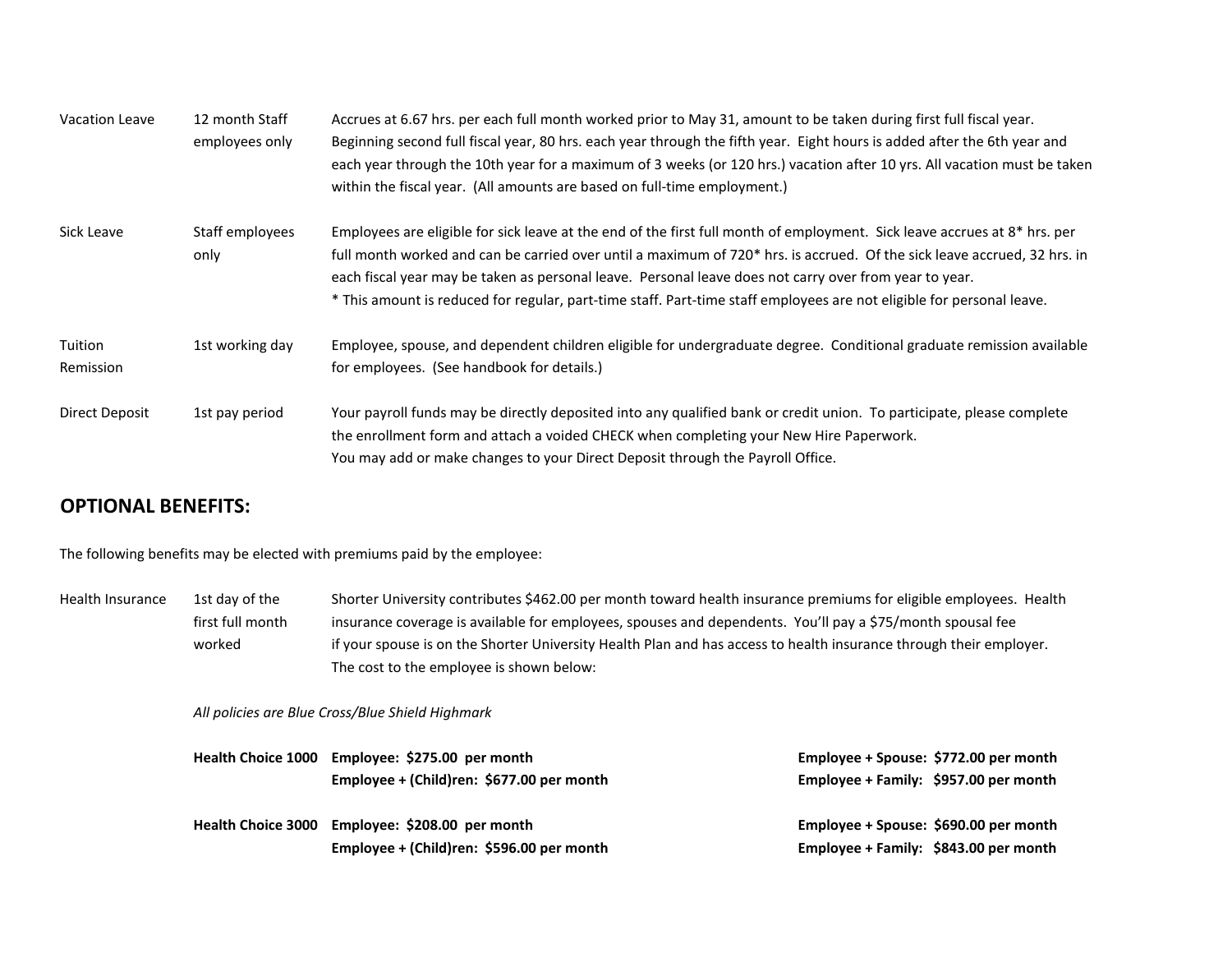|                                                                                                                                   |                                    | Health Choice 5000 Employee: \$114.00 per month<br>Employee + (Child)ren: \$503.00 per month                                                                                                                                                                                                                                                                                                                                                                                              |                                      | Employee + Spouse: \$607.00 per month<br>Employee + Family: \$733.00 per month |  |  |
|-----------------------------------------------------------------------------------------------------------------------------------|------------------------------------|-------------------------------------------------------------------------------------------------------------------------------------------------------------------------------------------------------------------------------------------------------------------------------------------------------------------------------------------------------------------------------------------------------------------------------------------------------------------------------------------|--------------------------------------|--------------------------------------------------------------------------------|--|--|
|                                                                                                                                   |                                    |                                                                                                                                                                                                                                                                                                                                                                                                                                                                                           |                                      |                                                                                |  |  |
| Dental Insurance                                                                                                                  | 1st day of the<br>first full month | An eligible employee may purchase dental insurance with Guardian through payroll deduction. If you do not<br>elect dental coverage at the time of hire, there may be a waiting period of 12-24 months before benefits will be                                                                                                                                                                                                                                                             |                                      |                                                                                |  |  |
|                                                                                                                                   | worked                             | available for comprehensive services.                                                                                                                                                                                                                                                                                                                                                                                                                                                     |                                      |                                                                                |  |  |
|                                                                                                                                   |                                    | The current rates are shown below:                                                                                                                                                                                                                                                                                                                                                                                                                                                        |                                      |                                                                                |  |  |
|                                                                                                                                   |                                    | Employee: \$44.23 per month                                                                                                                                                                                                                                                                                                                                                                                                                                                               | Employee + Spouse: \$83.24 per month |                                                                                |  |  |
|                                                                                                                                   |                                    | Employee + (Child)ren: \$98.50 per month                                                                                                                                                                                                                                                                                                                                                                                                                                                  |                                      | Employee + Family: \$138.77 per month                                          |  |  |
| Vision Insurance<br>1st day of the<br>An eligible employee may purchase vision insurance with Guardian through payroll deduction. |                                    |                                                                                                                                                                                                                                                                                                                                                                                                                                                                                           |                                      |                                                                                |  |  |
|                                                                                                                                   | first full month<br>worked         | The current rates are shown below:                                                                                                                                                                                                                                                                                                                                                                                                                                                        |                                      |                                                                                |  |  |
|                                                                                                                                   |                                    | <b>Davis Plan:</b>                                                                                                                                                                                                                                                                                                                                                                                                                                                                        |                                      |                                                                                |  |  |
|                                                                                                                                   |                                    | Employee: \$8.77 per month                                                                                                                                                                                                                                                                                                                                                                                                                                                                | Employee + Spouse: \$14.03 per month |                                                                                |  |  |
|                                                                                                                                   |                                    | Employee + (Child)ren: \$14.32 per month                                                                                                                                                                                                                                                                                                                                                                                                                                                  | Employee + Family: \$23.10 per month |                                                                                |  |  |
|                                                                                                                                   |                                    | <b>VSP Plan:</b>                                                                                                                                                                                                                                                                                                                                                                                                                                                                          |                                      |                                                                                |  |  |
|                                                                                                                                   |                                    | Employee: \$13.50 per month                                                                                                                                                                                                                                                                                                                                                                                                                                                               | Employee + Spouse: \$21.62 per month |                                                                                |  |  |
|                                                                                                                                   |                                    | Employee + (Child)ren: \$22.07 per month                                                                                                                                                                                                                                                                                                                                                                                                                                                  | Employee + Family: \$35.61 per month |                                                                                |  |  |
| Short-Term<br>Disability                                                                                                          | 1st working day                    | An eligible employee may purchase short-term disability with Mutual of Omaha through payroll deduction.<br>Premiums are based on salary.                                                                                                                                                                                                                                                                                                                                                  |                                      |                                                                                |  |  |
| <b>Voluntary Life</b>                                                                                                             | 1st working day                    | An eligible employee may purchase additional voluntary life insurance for employee, spouse and child(ren) with<br>Mutual of Omaha through payroll deduction. Premiums are based on age of the employee.                                                                                                                                                                                                                                                                                   |                                      |                                                                                |  |  |
| <b>Flexible Spending</b><br>Account                                                                                               | 1st working day                    | Medical and dependent care reimbursement accounts are available. These accounts allow you to set aside pre-tax<br>payroll funds to be used for healthcare and/or dependent care expenses. Employee may decide the dollar amount to be<br>withheld from pay (subject to limits as established by the IRS). When employee incurs a qualifying expense, he/she may<br>then submit his/her receipt for reimbursement from his/her flexible spending account or use the pre-paid Maestro card. |                                      |                                                                                |  |  |